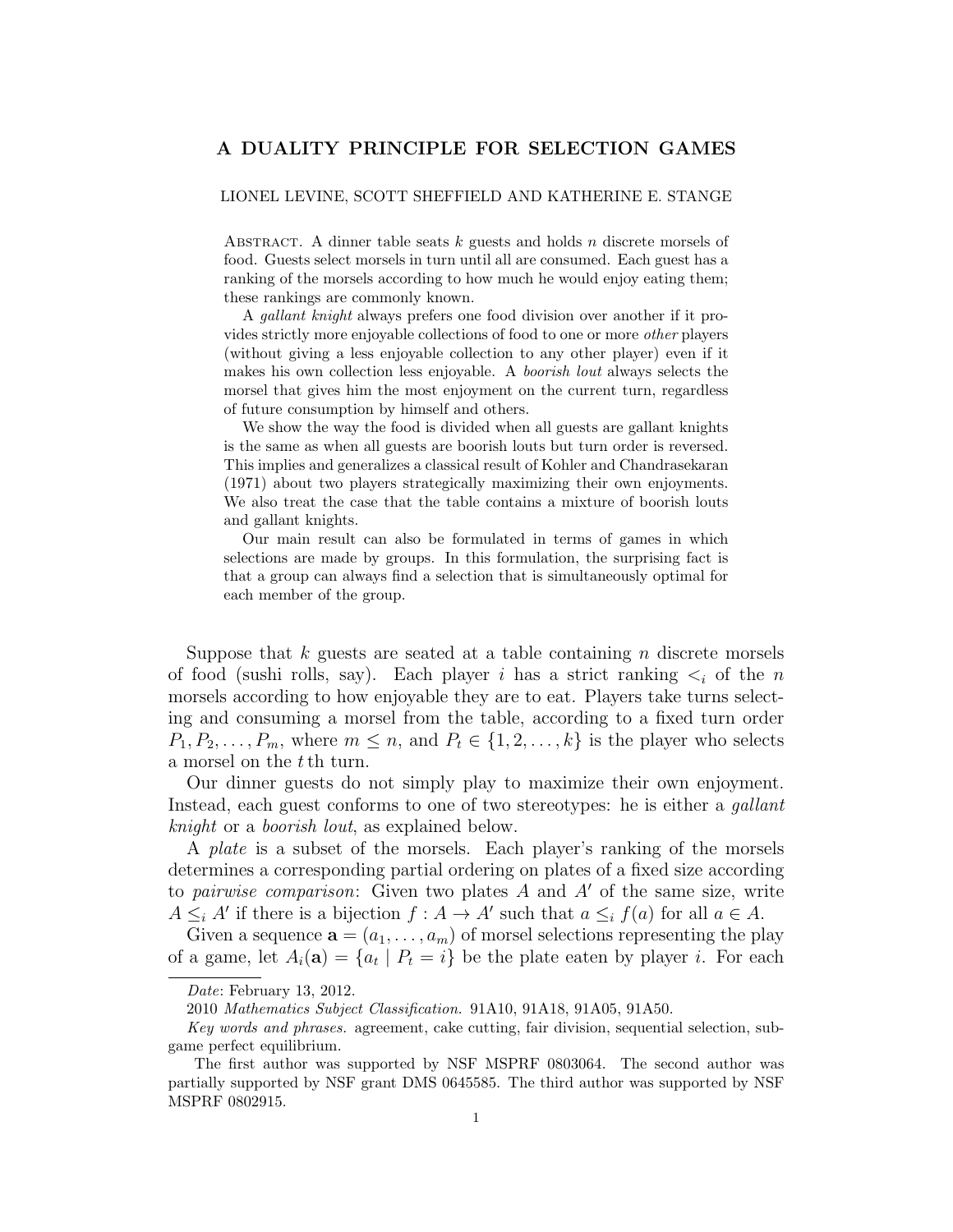player we define two partial orders on play sequences, her knight order and *lout order*. We define  $a < b$  in player is knight order if either

- (K1)  $A_j(\mathbf{a}) \leq j A_j(\mathbf{b})$  for all  $j \neq i$  and  $A_j(\mathbf{a}) \leq j A_j(\mathbf{b})$  for at least one  $j \neq i$ ; or
- (K2)  $A_i(\mathbf{a}) = A_i(\mathbf{b})$  for all  $j \neq i$  and  $A_i(\mathbf{a}) < i A_i(\mathbf{b})$ .

If neither  $(K1)$  nor  $(K2)$  holds, and neither holds with the roles of a and b reversed, and  $\mathbf{a} \neq \mathbf{b}$ , then **a** and **b** are incomparable in player is knight order. This could happen for various reasons:

- Some player  $j \neq i$  receives incomparable plates  $A_i(\mathbf{a})$  and  $A_i(\mathbf{b})$ ; or
- $A_j(\mathbf{a}) < A_j(\mathbf{b})$  and  $A_{j'}(\mathbf{a}) > A_{j'}(\mathbf{b})$  for some  $j, j' \neq i$ ; or
- $A_j(\mathbf{a}) = A_j(\mathbf{b})$  for all players j.

Player i is a *gallant knight* if his (partial or total) preference ordering on play sequences extends his knight order. Thus, a gallant knight must prefer b to **a** if all *other* players receive more enjoyable plates in **b** than in **a**. He must also prefer b to a if all other players receive identical plates in a and b but he himself receives a more enjoyable plate in **b** (This can only happen if  $m < n$ , i.e., if not all food is consumed during the game). Our definition only requires a gallant knight to be "gallant" in a fairly weak sense: he prefers b over a whenever **b** is *obviously* more enjoyable for the other players given their food preference rankings.

We define  $a < b$  in player is lout order if the following holds:

(L)  $a_s = b_s$  for  $1 \leq s \leq t-1$  and  $a_t < i_b$ , for some t such that  $P_t = i$ .

Player i is a *boorish lout* if his preference ordering on play sequences extends his lout order. In other words, a boorish lout cares only about his own enjoyment and discounts his own future enjoyment so much that he always selects the morsel that maximizes his enjoyment on the current turn (regardless of the effect this may have on future turns).

<span id="page-1-0"></span>**Theorem 1.** Under optimal play, the division of the food among gallant knights playing in turn sequence  $P_1, \ldots, P_m$  is the same as the division of the food among boorish louts playing in the reversed turn sequence  $P_m, \ldots, P_1$ .

By *optimal play* we mean the outcome of a subgame perfect Nash equilibrium, which makes sense for either partially or totally ordered preferences. (We will recall the definition below.) By the division of the food we mean the final partition of morsels among the players, without regard to the order in which they were chosen. We will prove a more general statement that also applies to mixed tables of knights and louts (and even to individuals who act as knights on some turns and louts on others), which we state as Theorem [4](#page-4-0) below. Although boorish louts and gallant knights are very different, the theorem gives a sense in which they are "dual" to each other.

Nash equilibria in general are hard to compute. In our setting, we have a sequential game of perfect information which has a succinct description (i.e., the length of the game description is only logarithmic in the size of the game tree). For such games, the problem of determining whether a given outcome is an optimal play is Pspace-complete by a reduction to the quantified boolean formula problem [\[1,](#page-7-0) Theorem 5.8]. The significance of Theorem [1](#page-1-0) and Theorem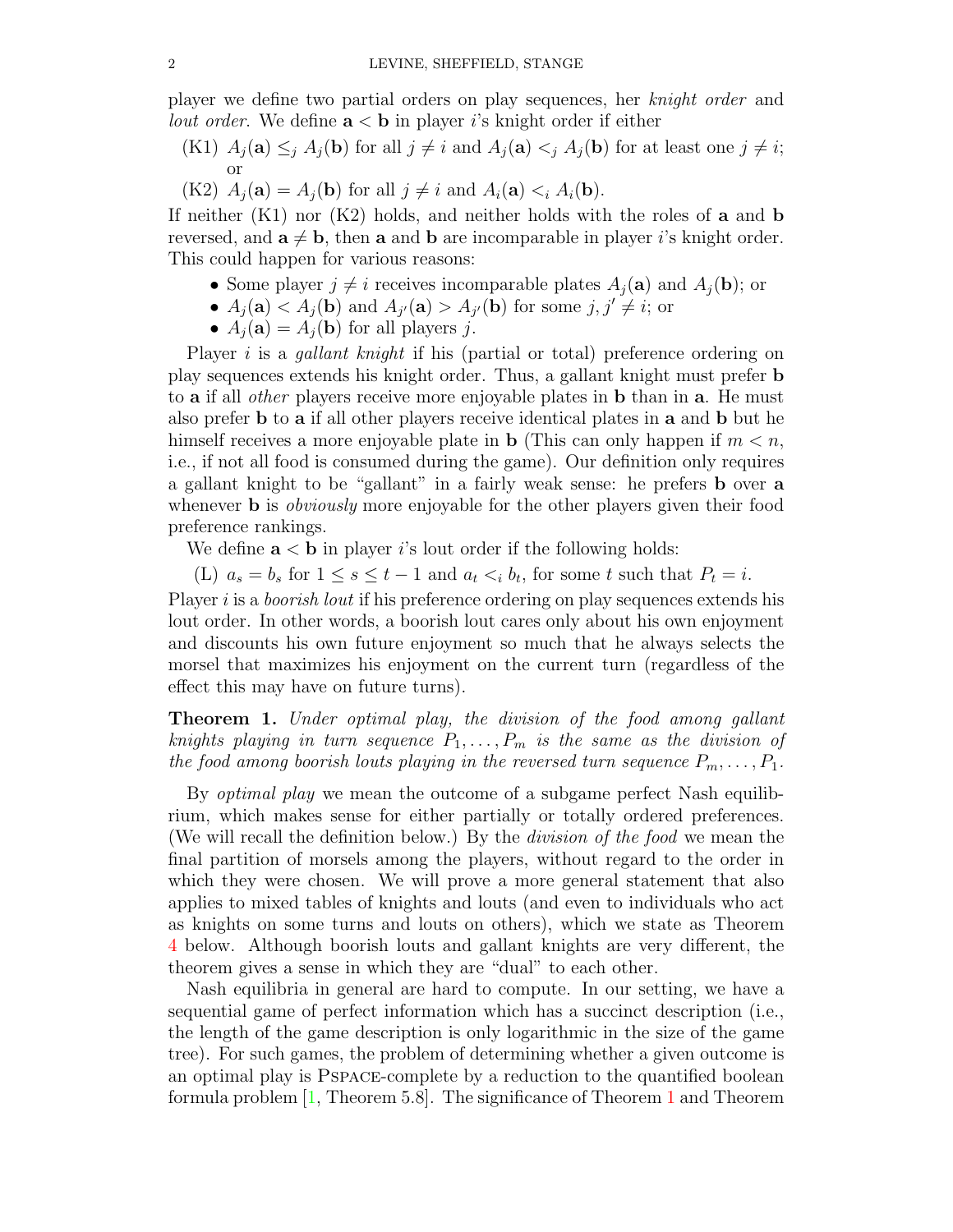[4](#page-4-0) is that they allow us to compute the food division resulting from optimal play when some or all of the players are gallant knights – namely, reverse the turn order and play as boorish louts. The food division when all players are boorish louts is trivial to compute in linear time (in the size of the input,  $nk$ ). Theorem [1](#page-1-0) and Theorem [4](#page-4-0) are strong in the sense that our definition of gallant knights makes only fairly weak assumptions (i.e., we assume only that their preferences extend fairly weak partial orderings). It is somewhat surprising that these weak assumptions are sufficient to determine the division of food under any optimal play.

Related work. In a two player game where all morsels are ultimately consumed and both players are gallant knights, we can swap the roles of  $\leq_1$  and  $\leq_2$  to obtain the game in which two players take turns selecting morsels each with the aim of maximizing her own total enjoyment (but unlike boorish louts, they do not discount the future). Kohler and Chandrasekaran [\[4\]](#page-7-1) described the optimal play for this latter game in 1971 (see also  $[3, Ch. 2]$  $[3, Ch. 2]$  and  $[5]$  for a recent survey).

Theorem [1](#page-1-0) thus generalizes the 2-player theorem of  $[4]$  to a class of games with any number of players. Curiously, we do not know of any efficiently computable equilibrium for the most obvious generalization of the Kohler-Chandrasekaran game, in which  $k \geq 3$  players take turns selecting items and each tries to maximize his own total enjoyment. Brams and Straffin point out a number of pathologies that arise in this game [\[2\]](#page-7-4).

Enjoyments and utilities. One concrete way to realize an extension of the pairwise comparison ordering on plates is to assign enjoyments  $e_i(a)$  which are real numbers representing the value of morsel  $\alpha$  to player i. We require  $e_i(a) \neq e_i(b)$  for  $a \neq b$ , and we can say that one plate is more enjoyable than another for player  $i$  if the sum of the enjoyments is larger. Given a play sequence  $\mathbf{a} = (a_1, \dots, a_m)$ , we let  $E_i(\mathbf{a}) = \sum_{t \in P_i} e_i(a_t)$  denote the *total* enjoyment that the *i*th player receives. Each leaf  $a$  of the game tree in Figure  $1$ is labeled by the enjoyment vector  $(E_1(\mathbf{a}), E_2(\mathbf{a}))$ .

We also remark that a concrete way to realize a preference ordering on game outcomes for the ith player is to use a utility function that assigns a real number to each play sequence a. An example of a gallant knight's utility function is

$$
U_i(\mathbf{a}) = \alpha E_i(\mathbf{a}) + \sum_{j \neq i} E_j(\mathbf{a}).
$$

for sufficiently small  $\alpha > 0$ . Since Theorems [1](#page-1-0) and [4](#page-4-0) hold for any extensions of the knight and lout orderings, in particular they apply when preferences are defined by utilities in this way.

Equilibria for games with partially ordered preferences. The games we consider will involve finitely many states and outcomes and can be represented by decision trees such as Figure [1.](#page-3-0) A game outcome is a leaf of the tree. Each player i has a partial ordering  $\lt_i$  on game outcomes. A *strategy* for player i is a way of assigning a decision to each game position in which player  $i$  has the move. Each game position is represented by a node of the tree, and player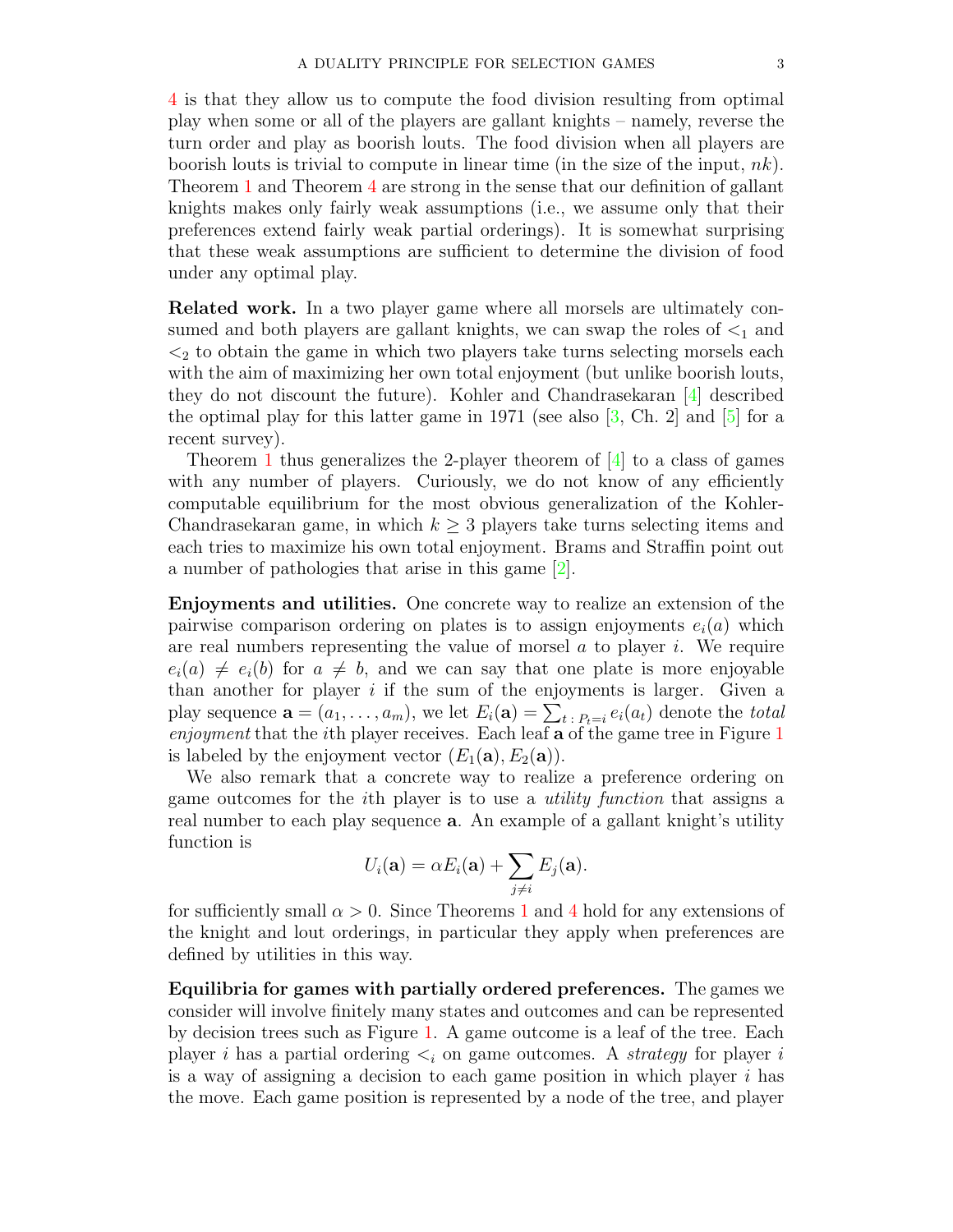

<span id="page-3-0"></span>FIGURE 1. Example of a game tree for 2 gallant knights and 3 morsels which has more than one optimal play. The morsels a, b and c have enjoyment vectors  $(1,0)$ ,  $(2,1)$  and  $(0,2)$  respectively. Each edge is labeled with the morsel eaten by the moving player. Each decision node contains one arrow pointing to a child. The collection of all arrows represents an equilibrium pair of strategies, one for each player. Each vertex is labeled by the enjoyment vector of the contingent outcome determined by the equilibrium. The path of arrows from the root (left thickened path) is an optimal play. The pair of strategies would still be an equilibrium if Player 1 chose the middle child instead of the left child for the first move; the resulting optimal play is the dotted path from the root. Note that the division of food is the same in either case: Player 1 eats morsels a and b and Player 2 eats morsel c; only the order of eating changes.

i's decision from a given position is represented by drawing an arrow from the corresponding node to one of its children. A  $k$ -tuple of strategies (one strategy for each player) determines a directed path from the root of the tree to a leaf representing the outcome of the game. The arrows also determine, for each node of the tree, a "contingent outcome," which is the leaf reached by following the arrows starting from that node.

Given a k-tuple of strategies  $s = (s_1, \ldots, s_k)$ , for each node x of the game tree let  $O_s(x)$  be the set of contingent outcomes corresponding to the children of x. We say that s is a subgame perfect Nash equilibrium if for each node x of the game tree, the contingent outcome of x is a maximal element of  $O_s(x)$  with respect to  $\lt_i$ , where i is the player to move at x. A root-to-leaf trajectory is called an optimal play if it arises from such an equilibrium. It is always possible to construct such an equilibrium inductively (drawing decision arrows one layer at a time starting from the bottom of the tree). If each player has a total preference ordering on game outcomes, then this equilibrium is unique. If the orderings  $\leq_i$  on game outcomes are partial instead of total, then the equilibrium may not be unique.

The following proposition is immediate from the definitions, and relates equilibria for games with partially and totally ordered preferences on outcomes.

<span id="page-3-1"></span>Proposition 2. Suppose that A and B are k-tuples of partial orderings on game outcomes (one for each player), and each player's ordering in B extends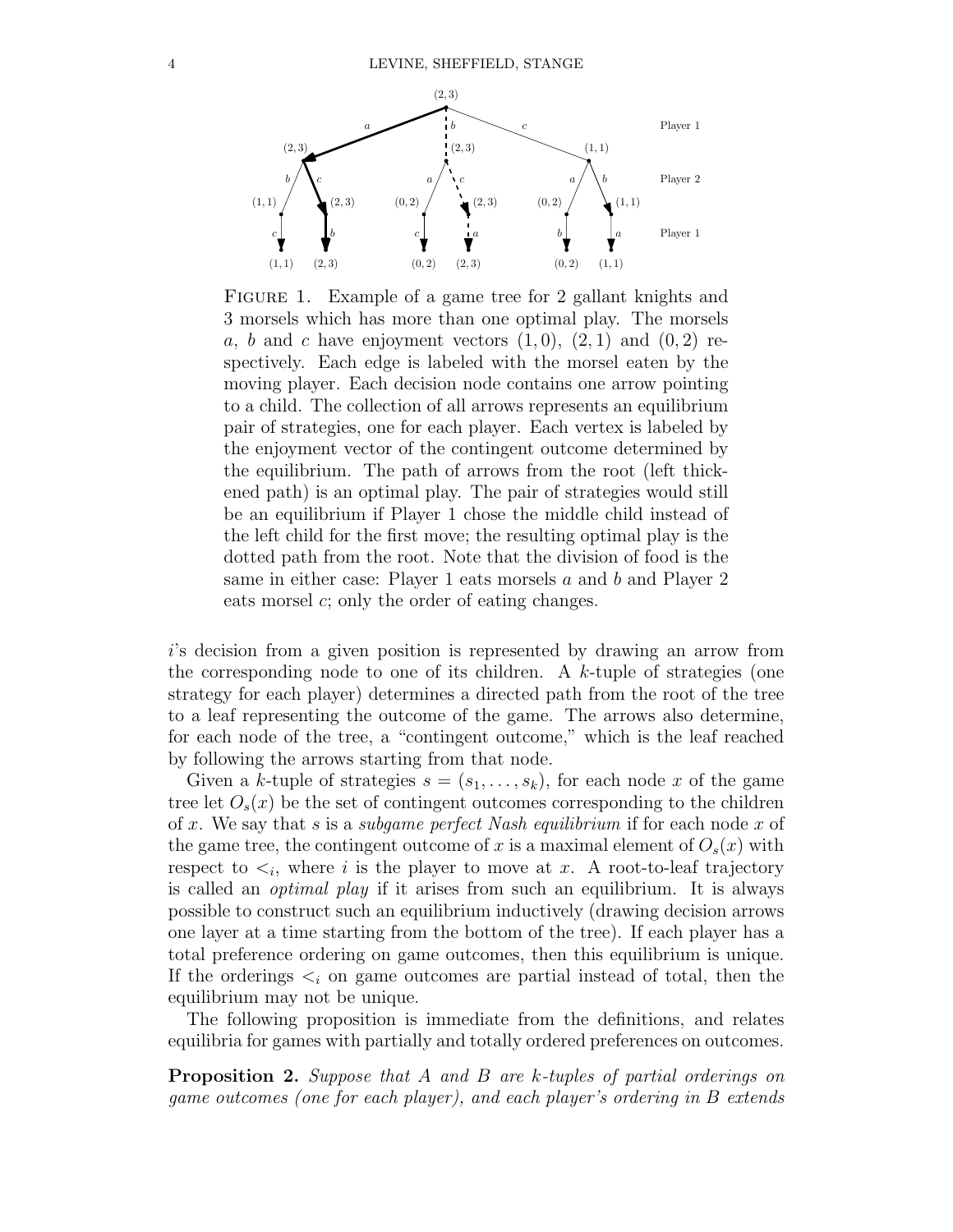his ordering in A. Then any equilibrium for B is also an equilibrium for A. Conversely every equilibrium for A is also an equilibrium for some k-tuple of total orderings that extends A.

Theorem [1](#page-1-0) states that the knight and lout partial orderings contain enough information to determine how the food is divided under any optimal play (though, as Figure [1](#page-3-0) illustrates, they do not necessarily determine the order in which selections are made). Another way to say this is that if we inductively choose a subgame perfect Nash equilibrium with respect to the partial ordering (i.e., at each node we draw an arrow to any one of the children corresponding to an outcome that is maximal with respect to the deciding player's partial ordering) then the resulting optimal play determines a partition of the morsels that does not depend on any of the choices we made along the way.

The following observation is also immediate. It says that edges of the decision tree that correspond to unambiguously "bad" decisions can be removed without altering the set of optimal plays.

<span id="page-4-1"></span>**Proposition 3.** Suppose that  $e_1, e_2, \ldots$  is a finite sequence of edges of the decision tree (corresponding to particular decisions made at nodes  $x_1, x_2, \ldots$ ) and that there is no optimal play for any subgame beginning at any  $x_j$  in which a player uses the edge  $e_j$ . Then removing  $e_1, e_2, \ldots$  (and the subtrees beneath them) from the decision tree does not alter the set of optimal plays.

Proof of the main result. We will work in slightly greater generality by allowing mixed nature individuals. A mixed nature individual can be understood as a gallant knight who knows she will be required to act as a boorish lout on a certain pre-determined subset of her turns called her lout turns (i.e., the edges of the decision tree corresponding to other moves she would have made at that step are just removed). From the outset of the game, both the lout turns of each individual and the rankings  $\lt_i$  on morsels are common knowledge to all players.

<span id="page-4-0"></span>**Theorem 4.** In any game of mixed nature individuals, all optimal plays lead to the same division of food, which is the division obtained by pushing all knight turns to the end, reversing the order of the knight turns and then converting all knight turns into lout turns.

For example, a game with 3 players taking 6 moves in the order

```
1(knight), 2(knight), 2(lout), 3(lout), 3(knight), 1(lout)
```
would become

 $2($ lout),  $3($ lout),  $1($ lout),  $3($ lout),  $2($ lout),  $1($ lout).

The original knight turns, in **bold**, have been pushed to the end, reversed, and converted to lout turns. This procedure determines a bijection between the turns of the original game and the turns of the resulting lout game. Corresponding to the unique optimal play of the lout game under this bijection is a play of the original game, which the proof of Theorem [4](#page-4-0) will show is in fact optimal.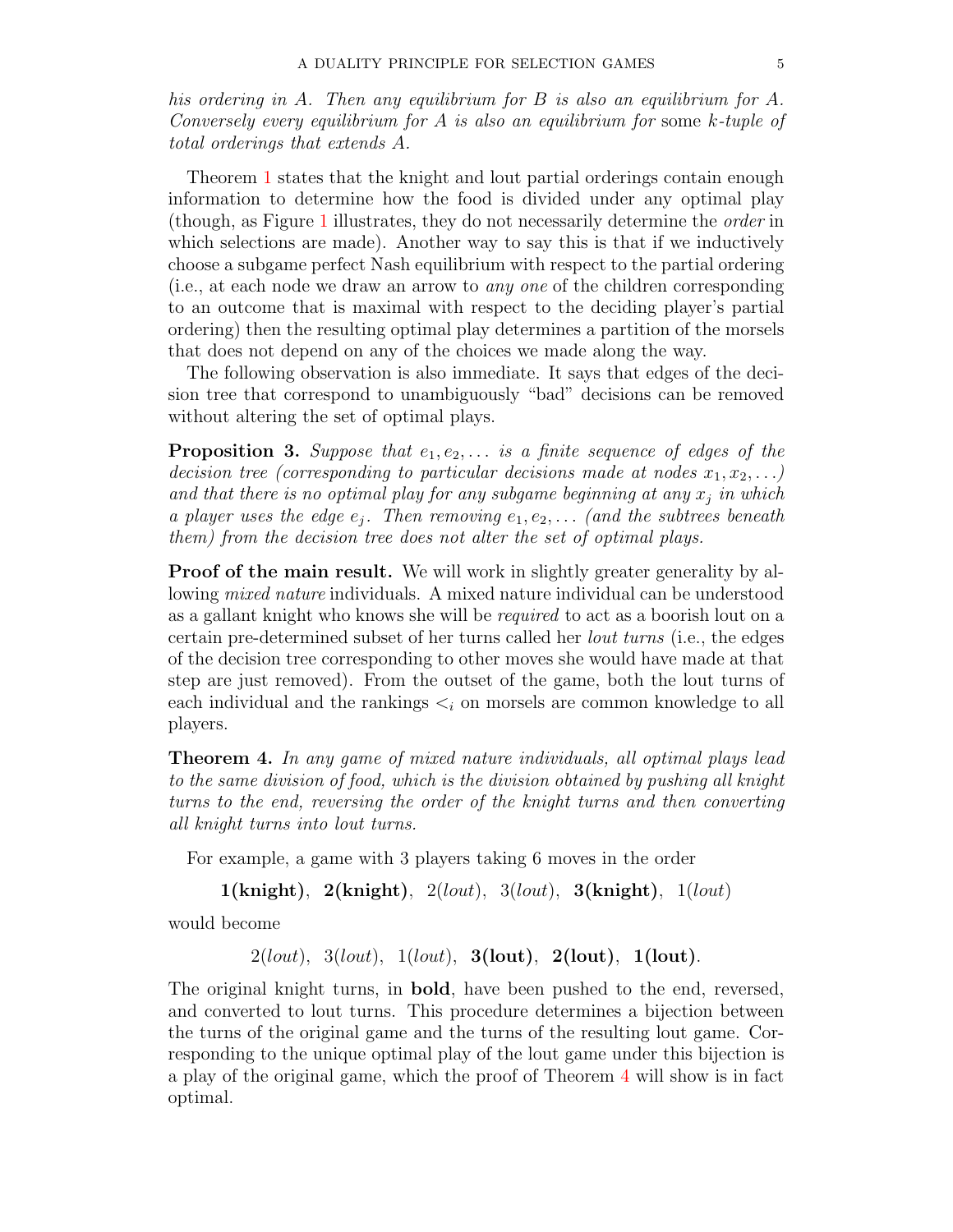<span id="page-5-0"></span>**Lemma 5.** Let G be a game of mixed nature individuals. Assume that each player has preferences given by her knight ordering (rather than some extension of that ordering) but is forced to behave as a lout on her lout turns. Let t be the last turn on which any player acts as a gallant knight and suppose  $t < m$ . Let G' be the game obtained by reversing the turn order of  $P_t$  and  $P_{t+1}$ . Then a food division can be obtained by an optimal play a in G if and only if it can be obtained by an optimal play  $a'$  in  $G'$ .

*Proof.* Consider the pair of turns t and  $t + 1$  as a single turn that results in a pair of morsels  $(a, b)$  being distributed, the first to the boorish lout and the second to the gallant knight. Since the lout's decision is deterministic, it is the knight's decision that determines the pair  $(a, b)$ . If the knight goes second, then the lout will always take her favourite morsel from those remaining on turn t (call it  $a_1$ ) and the knight can choose any b from the remaining available morsels. If the knight goes first, he can also choose any such  $b$  (in which case the lout chooses  $a_1$ ). However, the knight has another option in this case: he can choose  $a_1$  (which would cause the lout to choose a second favourite option,  $a_2$ ).

If the knight and lout are actually the *same player* then the options  $(a_1, a_2)$ and  $(a_2, a_1)$  are equivalent, so this does not actually correspond to an additional choice. If the knight and lout correspond to different players, then the choice  $(a_2, a_1)$  is always less desirable to the knight than  $(a_1, a_2)$ , since it results in the lout getting a less desirable option during these two turns (and since only louts remain, it does not affect the way food is distributed in subsequent turns). Thus, having the knight move before the lout adds a choice for the knight (to each node of the decision tree corresponding to this combined move); but the added choice is one that the knight will never use under optimal play in any subgame, so (by Proposition [3\)](#page-4-1) adding or removing this choice has no effect on the way food is divided under equilibrium strategies.

To phrase this differently, we have shown that a is optimal for G if and only if  $a'$  is optimal for  $G'$ , where  $a'$  is the sequence obtained from a by transposing  $a_t$  and  $a_{t+1}$ , unless  $P_t = P_{t+1}$  and  $a_t$  is  $P_t$ 's favourite remaining morsel, in which case  $a' = a$ . We remark that it was important in this argument that all players had only the knight ordering on their preferences (rather than an extension of that ordering), since is this is the reason that we could treat the options  $(a_1, a_2)$  and  $(a_2, a_1)$  as equivalent.

*Proof of Theorem [4.](#page-4-0)* By Proposition [2,](#page-3-1) any equilibrium for players with extensions of the knight ordering is also an equilibrium for players with the knight ordering. By Lemma [5,](#page-5-0) for any optimal play  $\bf{a}$  of  $G$ , there is an optimal play  $a'$  of the game  $G'$  obtained by pushing the last knight turn to the end, such that a and a' lead to the same division of the food. But when a gallant knight moves last, she behaves the same way she would behave if she were a boorish lout: she takes her favourite morsel remaining. Thus, a' remains an optimal play if we convert her into a lout. Repeating this procedure with each knight in turn yields a game of only louts, which has a unique optimal play.  $\Box$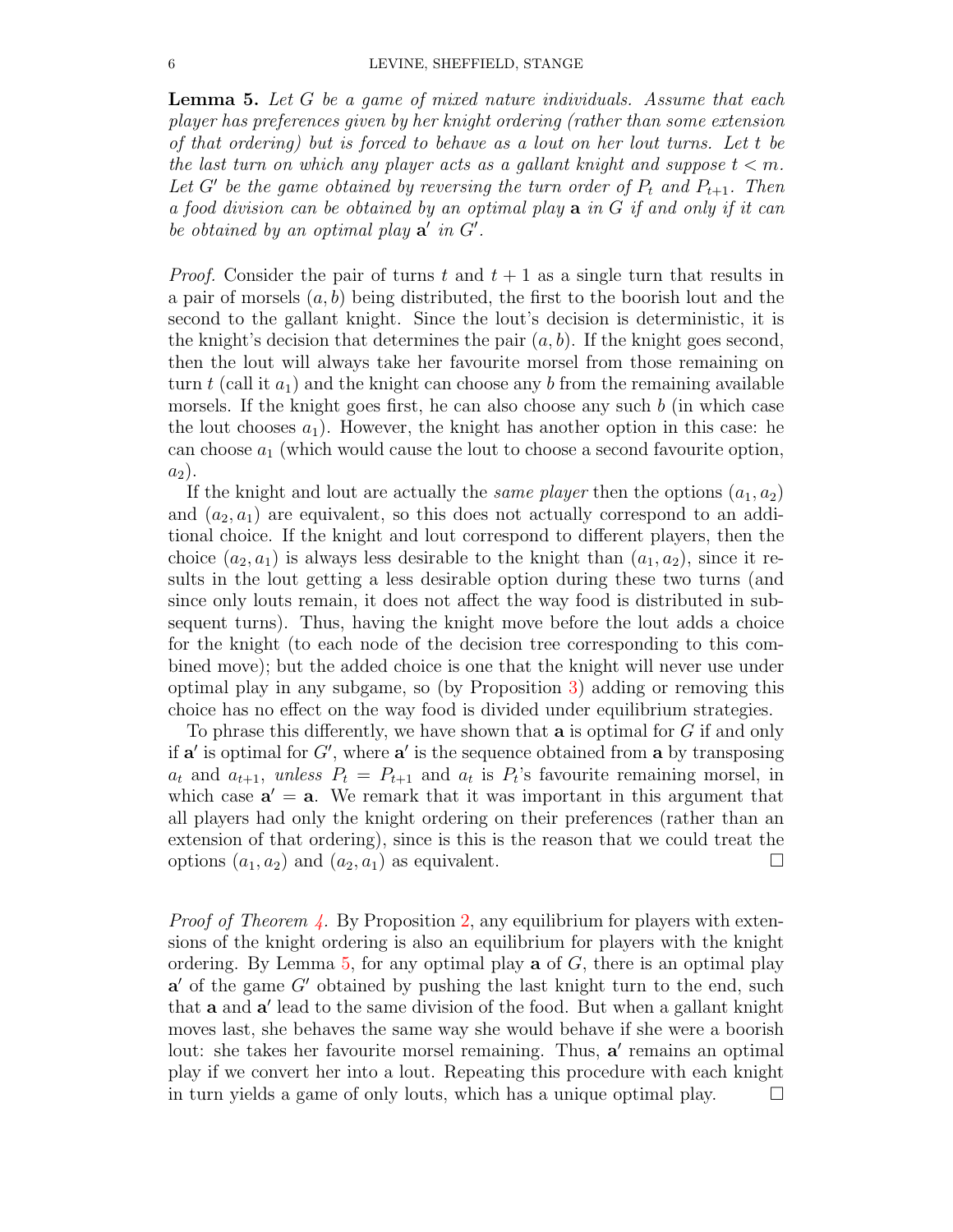Remark 6. The proof still works if the dinner table is a multiset, that is, it may contain multiple identical copies of some morsels (five identical tempura yam rolls, say). The only change to the argument is that, in the proof of Lemma [5,](#page-5-0) one must consider the case that the lout has more than one identical favourite item available at step t; but in this case, the lout will choose an item of that type regardless of the way  $P_{t+1}$  and  $P_t$  are ordered, so it does not matter which of the two goes first.

Note, however, that Lemma [5](#page-5-0) relies on the fact that when only lout turns remain, the play is deterministic. For this reason, the proof does not apply to the more general setting in which each player has only a partial preference ordering on the morsels. If some player regards two morsels as incomparable while another player has a preference between them, then on a lout turn, the former's choice may alter the outcome for the latter.



<span id="page-6-0"></span>FIGURE 2. An example group decision game tree for 3 players and 3 morsels. The enjoyment vectors for the morsels a, b, and c are  $(0, 1, 2)$ ,  $(1, 2, 1)$  and  $(2, 0, 0)$  respectively. Each vertex is labeled by the enjoyment vector of the contingent outcome determined by the equilibrium. Each row is labeled with the players to agree upon the move at that row. Each edge is labeled with the corresponding morsel they share. Bold edges show the optimal play  $b, a, c$ .

Another interpretation: games of group decision making. Consider an alternate version of the dinner in which players take turns speaking. While a player is busy speaking, the remaining  $k - 1$  players jointly select one of the morsels and share it among themselves. Play continues until all food has been consumed (i.e., we assume the number  $m$  of turns equals the number n of morsels). Different groups of  $k-1$  players may have different methods of agreeing on a morsel to select as a group. Let us assume only that their method is such that their choice is always Pareto efficient in the sense that they will prefer play sequence a to b if a gives each member of the group an equal or more enjoyable plate (and at least one member a more enjoyable plate).

With these preferences, the game just described is equivalent (after reversing the enjoyment rankings for each player) to having the speaking player